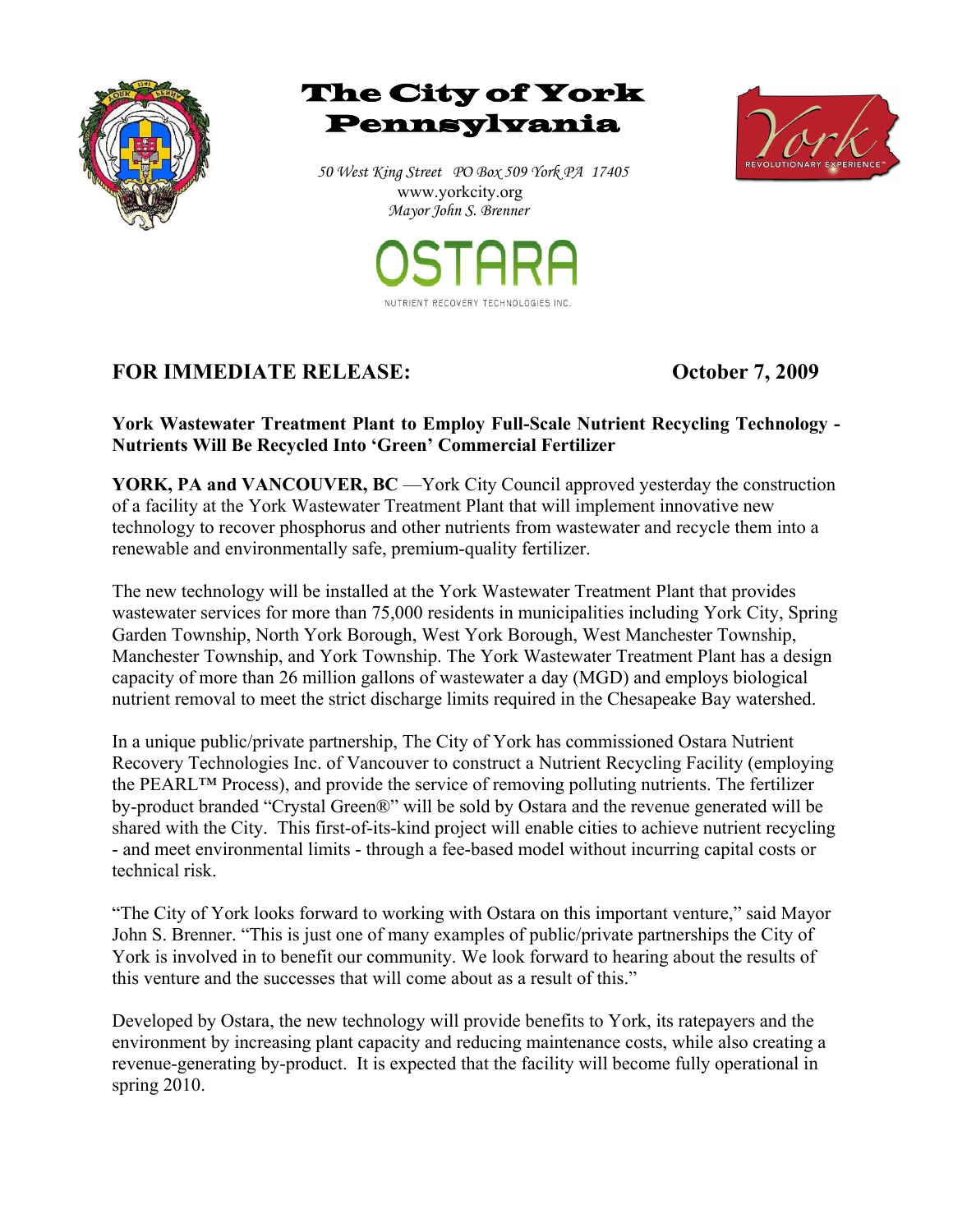Steve Douglas, General Manager at the York Wastewater Treatment Plant, said that partnering with Ostara presents an environmental and cost-effective solution to an increasing challenge for wastewater treatment facilities.

"Ostara's technology not only aids us in dealing with the issue of unwanted mineral deposit in our liquid sludge stream piping that cause costly maintenance upkeep, but will also help York meet our nutrient limits, in order to protect our precious waterways. This partnership agreement is the way of the future – the fee based model allows us to recycle nutrients for less than it costs to treat them alternatively, through chemical dosing – making the deal attractive not only environmentally, but also financially. "

Ostara's PEARL process integrates directly into the York treatment system, processes the sludge liquids, and then converts them into a high-quality environmentally safe fertilizer. During a pilot study, conducted in spring 2008, it was found that the PEARL process recovered more than 90 per cent of the phosphorus and 20 per cent of the nitrogen that would normally be returned back to the plant from the solids processing.

Building the Ostara Nutrient Recycling Facility at the York Wastewater Treatment Plant will help protect the environmentally-sensitive Chesapeake Bay, and its rivers and streams. The discharge of nutrients, such as nitrogen and phosphorus, into Chesapeake Bay causes algae blooms that choke surrounding marine life and upsets the natural ecosystem. It has been identified by the Chesapeake Bay Foundation as one of the most serious problems affecting the Bay.

Phillip Abrary, President of Ostara Nutrient Recovery Technologies, says the partnership with the City of York provides a solution for any wastewater treatment plant faced with struvite issues. Struvite is formed when phosphorus and other nutrients from the sludge handling processes become highly concentrated and coat pipes and valves, reducing flow capacities and increasing maintenance requirements.

"This public – private partnership with Ostara and the City of York is a creative approach to helping wastewater treatment facilities deal with the operational and environmental implications associated with an overabundance of nutrients. Ostara provides a solution that is no-risk to the city from a financial or technical perspective. The City of York will start saving money as soon as the facility becomes operational," says Abrary.

Through the agreement, Ostara will construct a complete PEARL system with two reactors. The City of York will pay Ostara a monthly fee for the removal of nutrients and the ongoing operation and maintenance of the facility. The City of York and Ostara will share revenue from the commercial sale of Crystal Green which Ostara will take full responsibility for generating.

The Ostara technology has been operating at a commercial scale since May 2009 at the Clean Water Services' Durham Advanced Wastewater Treatment facility in Tigard, Oregon. The technology is currently being tested on a pilot scale at several wastewater treatment facilities throughout North America and Europe.